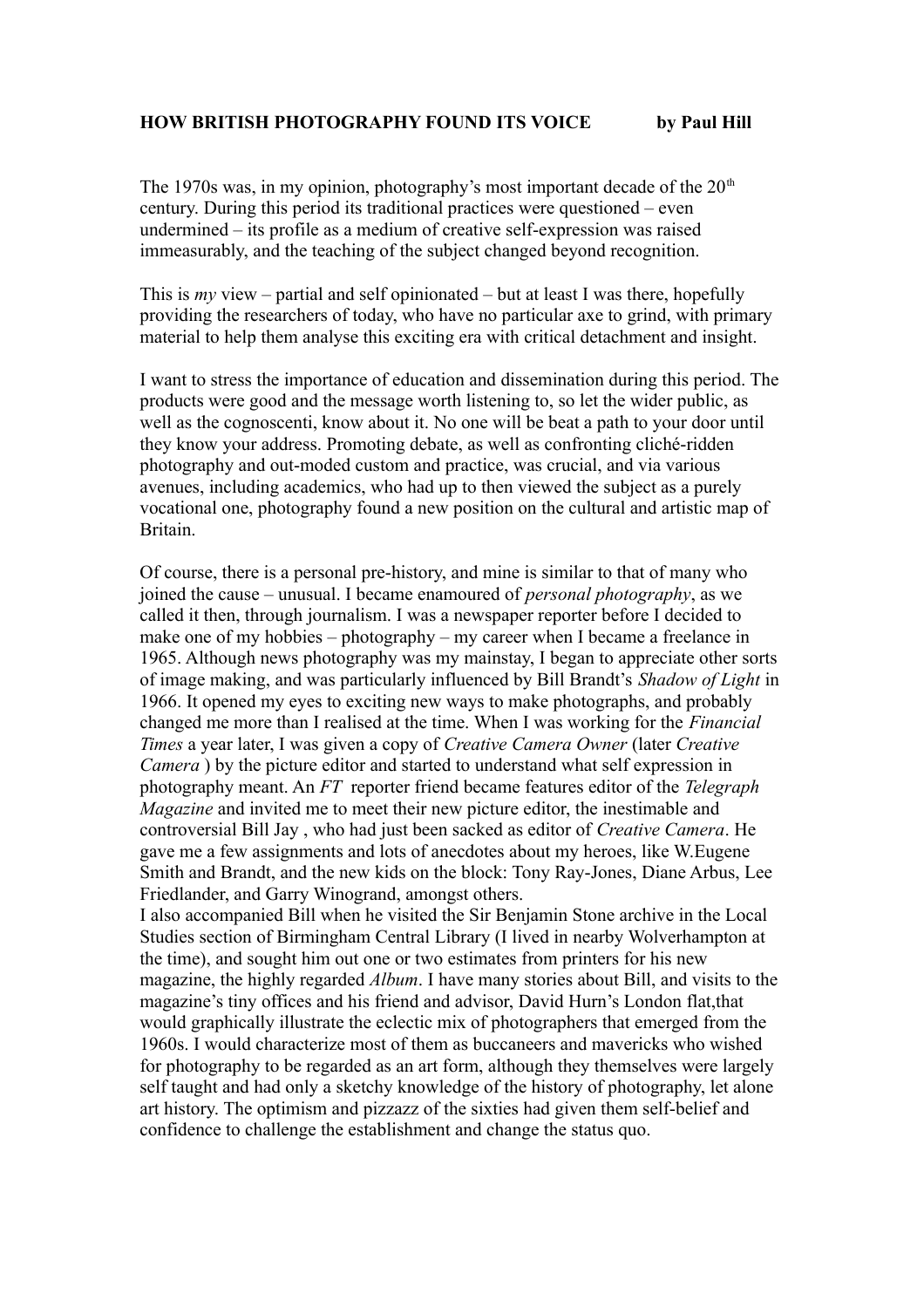But there were other emergent photographers, equally determined to alter things - but politically - who also employed photography – the socialists and militant marxists. They championed socially concerned photography, and thought 'art photographers' (a new designation then) were navel-gazing, self indulgent wankers. It was thought by many that 'real photographers' were macho hunters who *shot* pictures and *captured* actual life.Although the agendas were different, the two camps rubbed along together quite well, with occasional ideological skirmishes, as outlets for personally driven work were few and far between, with no specialist galleries and only one or two British photographic magazines (except *Creative Camera*) prepared to infrequently publish experimental work.

Frustrated by the increasingly trivial photographic content of newspapers in the early 1970s, I decided to try my hand at teaching. After a spell at North Staffordshire Poly in Stoke-on-Trent, I was invited to become a part-time lecturer at Trent Poly in Nottingham. Bill Jay taught there part-time, and he recommended me to the head of photography, Bill Gaskins, who was also to become chairman of the recently established Photography Committee of the Arts Council. Gaskins wanted to start a new kind of photography course that encouraged experimentation and placed the medium in a wider cultural and historical context.

One of our students, Diane Lyons (later of *Aperture*) went to work for *The Photographic Journal* and invited me to write a piece for that august RPS monthly magazine. Reflecting my disenchantment with my former career and wanting to wave the flag for photography as art, it was entitled: *Photojournalism – The British Obsession[1](#page-1-0) .* Despite its controversial tone and content, the membership failed to put pen to paper, unlike the response I received to an article I wrote for *Camera* three years later. British photography seemed to me to be largely in a state of torpor then. But my depression was partially lifted that same year (1973) when I was invited to exhibit in the first major show of contemporary British photography at the Arts Council's Serpentine Gallery in London. Called *Serpentine '73* and curated by Peter Turner (of *Creative Camera*) and Sue Grayson, it drew large audiences and many newspaper and magazine reviews, which, predictably, dragged up the then frequently debated question: 'Is photography art?' Thankfully, the public loved it and it proved an inspiration to many photographers and students who were delighted to see their medium in the art spotlight at long last.

 Although social documentation and studio practice were in the new Trent Poly course curriculum, making photographs that were artworks in themselves was encouraged more enthusiastically. Creative imagination and chance taking were valuable attributes whether the student wanted to work as a commercial photographer or fine artist. The craft of printmaking was also taught as the collector of fine prints will always want hand made, archivally processed work. This was a new market for photographers and when we submitted our proposal for a diploma course in Creative Photography, in conjunction with Derby College of Higher Education (Gaskins was 3.

<span id="page-1-0"></span><sup>&</sup>lt;sup>1</sup> Royal Photographic Society, London, Vol. 111, November 1973, Page 536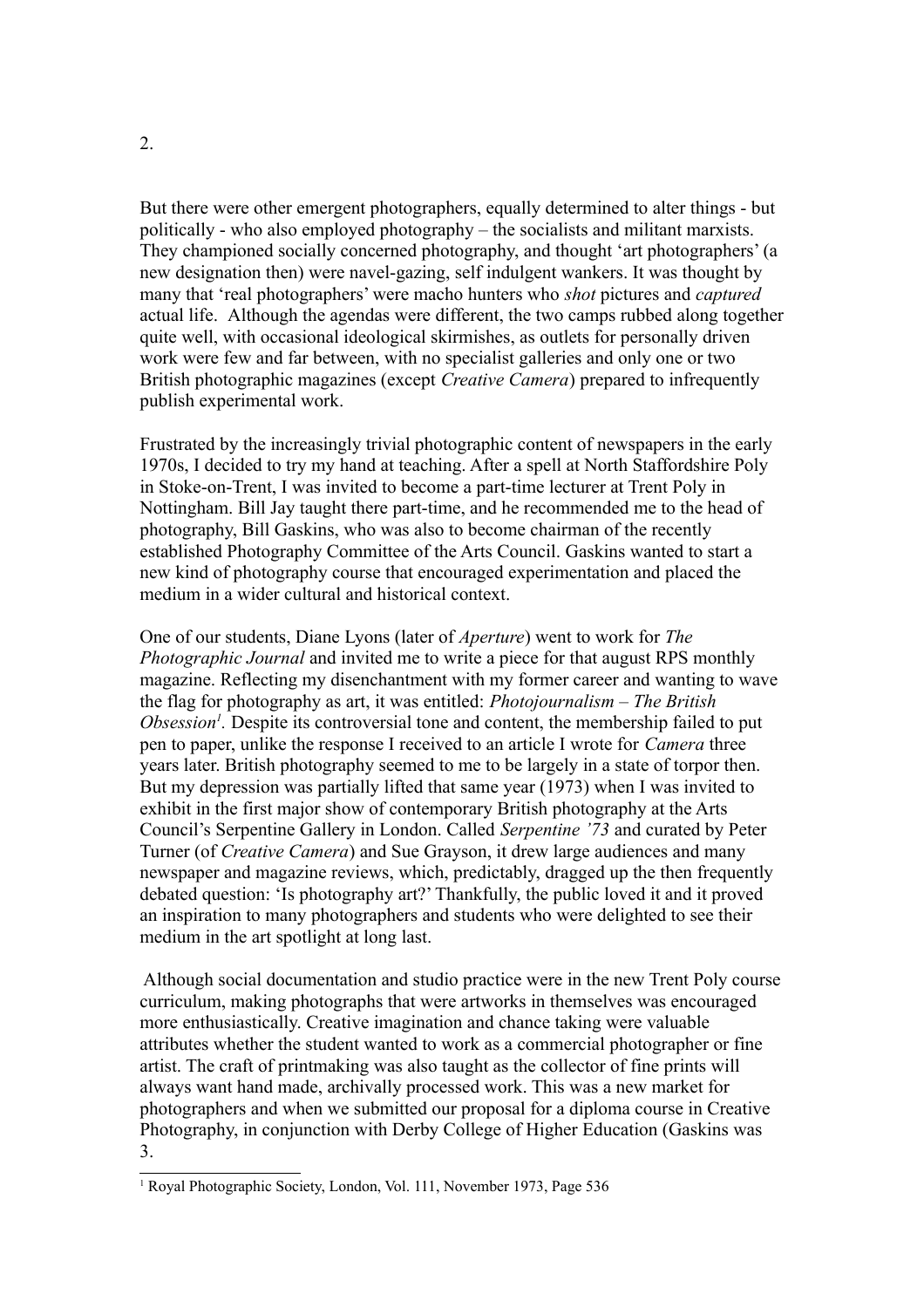head of photography there before moving to Trent), we built this component into it. The course was unique, and because of this, it attracted talented students from around the world as well as the UK, and the top names in photography as visiting lecturers.

In 1974 I was made a full-time lecturer and moved to Derbyshire, where I would later set up The Photographers' Place with my late wife, Angela. That same year Gaskins asked me to organise a summer school, which, I thought, should be primarily aimed at photography lecturers, many of whom were eager to see at first hand what *personal photography* and *art photography* were all about. Run in conjunction with the Society for Photographic Education (now defunct), it ran for two weeks in Nottingham and was called a *workshop.* I invited David Hurn, who had recently started a course in documentary photography in Newport, Gwent, and Peter Schlessinger of Apeiron Workshops in the USA, to lead the teaching, aided by an American member of the Trent staff, Thomas Joshua Cooper. There were contributions from Chris Killip, Gilles Peress, and Raymond Moore, who later joined our photography department at the polytechnic, amongst others.

The Trent/Derby students were soon getting noticed through exhibiting in places like the RPS in London, and via their final diploma shows in Nottingham and Derby. Because their photographs 'showed a maturity which made it difficult to believe that it was the work of students'[2](#page-2-0) , the course attracted attention and envy. By now Tom Cooper and I were firm friends, as well as teaching colleagues, so we decided we needed a credo. In the same year as the summer school, we wrote the polemic: *Can British Photography Emerge from the Dark Ages*? and sent it to *The Guardian,* together with a selection of our students' pictures. The arts editor rejected it and sent the article back minus the pictures! Eventually they paid for the lost work, so the students at least got something. Peter Turner heard about this episode and asked if he could put the piece, with new pictures, in *Creative Camera[3](#page-2-1) .* The article and illustrations attracted attention (and more student applications) and writers and reviewers came to Nottingham to see this 'new' photography. This was decades before Damien Hirst and his fellow art students at Goldsmiths College in London created a media buzz around their *Frieze* exhibition. Unfortunately, the students did not get their work back from *Creative Camera* either. The editor had spilled coffee over it! But sacrifices have to be made if you want people, particularly the media, to take notice. The students were not entirely convinced, but we told them that those who choose a career in the media – and many did - would at least make sure they valued the work of contributors better than theirs had been.

Outside formal education other exciting initiatives were emerging, like the *Real Britain* postcard project, Co-optic, and the community orientated Half Moon (later to become Camerawork) and Cockpit workshops in London, and Midland Group Photography in Nottingham. It started the annual Midland Group Open Exhibition in 1972, which attracted photographers from all over the world, including Robert Mapplethorpe, amongst others. Each show was selected by eminent curators, critics, artists and photographers, like John Szarkowski and Ron Kitaj. Earlier in the 1970s, 4.

<span id="page-2-0"></span><sup>&</sup>lt;sup>2</sup> *British Journal of Photography*, London, 27<sup>th</sup> August 1974, Page 727

<span id="page-2-1"></span><sup>3</sup> *Creative Camera ,*London, No.123, September 1974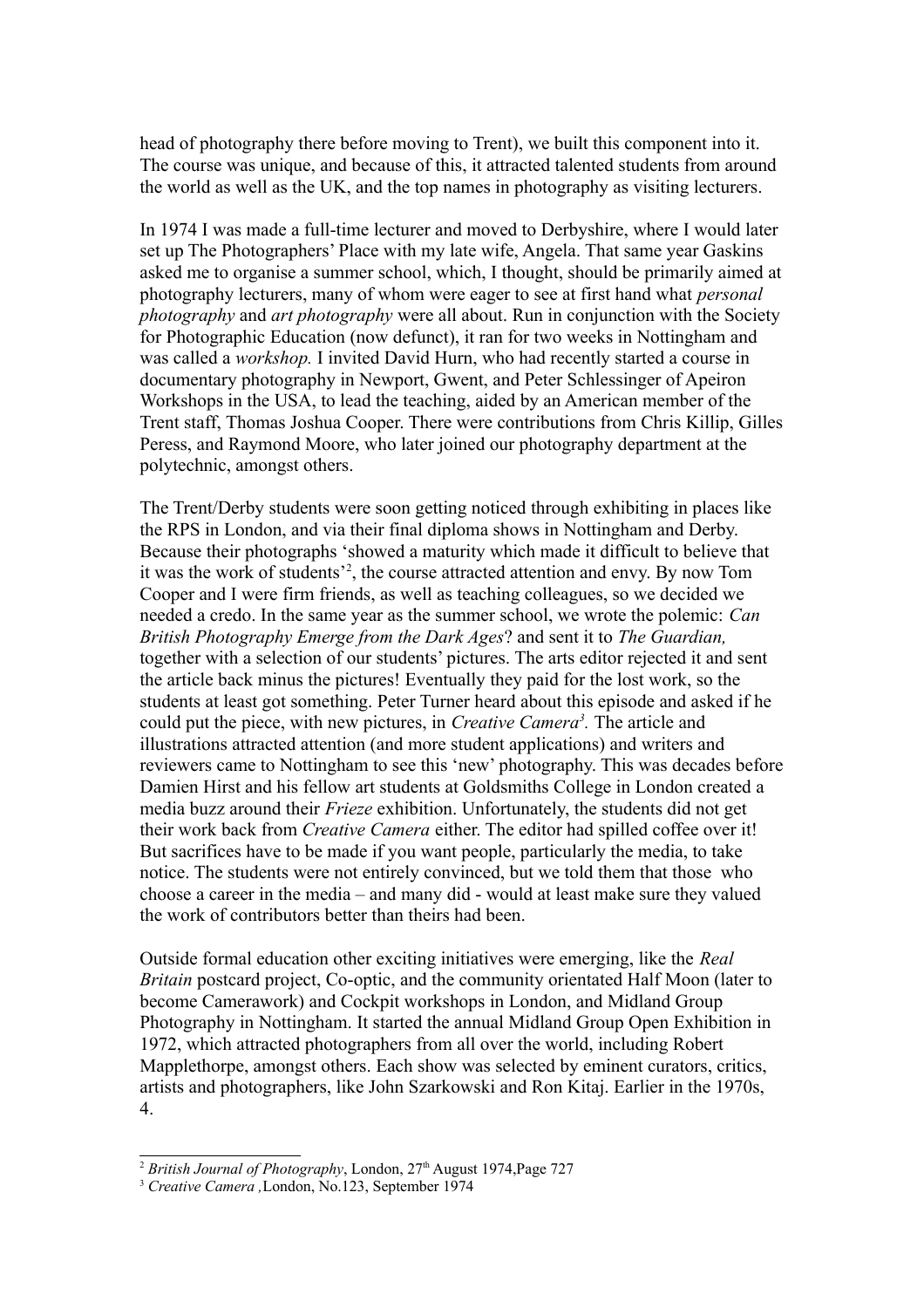the most important events was probably the opening of The Photographers Gallery in London (1971), to be followed by Impressions in York. One of my proudest moments was having a show at the old PG in 1972. This was somewhat diluted when they left my name off the poster announcing that month's exhibitions. This omission only served to spur me into sending my own press release to the media, and to make sure that in future I would closely monitor marketing and publicity as well as hanging the work!

Like many others at the beginning of that decade I was pretty ignorant of a great deal of the history of the medium. But through my friendship with recent American graduates who taught at Trent Poly, like Tom and his predecessor, John Mulvaney, I found out an immense amount as they were taught by the best around at the time – Van Deren Coke and Beaumont Newhall – at the University of New Mexico, where Bill Jay became a student after *Album* and the photography study centre he started at the Institute of Contemporary Art, London folded in 1972. He was followed by Valerie Lloyd, who later became the RPS Curator when the society moved to Bath. I was on the Arts Council Photography Committee in the mid 1970s when the RPS applied for financial help. We all thought that the best thing about the society was its fabulous collection. Van Deren Coke was commissioned to examine it and report to the council. He was scathing, and concluded that the collection should be properly catalogued and conserved as soon as possible as it was in peril. We recommended funds be given to the RPS for 3 years for this to be done, and Val was employed as a cataloguer. But she soon referred to herself as 'curator', and job creation funds were found to take on workers – often former photography students – to start the cataloguing, which, I believe, went on for the next 20 years!

My photographic education was further enhanced when Tom and I decided to interview some of the 'movers and shakers' of  $20<sup>th</sup>$  century photography, from Ansel Adams to Man Ray, Cartier Bresson to Cecil Beaton, between 1974 and 1978. Originally published in the tri-lingual monthly magazine *Camera*, the 22 interviews were compiled into a book, *Dialogue with Photography[4](#page-3-0)* , which has never been out of print. It was extensively reviewed around the world, and *New York Times* art critic Hilton Kramer thought parts were 'essential reading' for those interested in photographic history.<sup>[5](#page-3-1)</sup> We mostly funded what turned out to be a complex and lengthy project, through the reproduction fees for each interview we received from *Camera*. In 1976 the editor, Allan Porter, asked me to write an article on photographic education in Britain<sup>[6](#page-3-2)</sup> to accompany portfolios of my photographs and those of Raymond Moore and John Blakemore. All three of us taught on the Trent/Derby course at the time. My piece was deliberately hard-hitting and critical of the educational establishment. Although very similar to the 'Dark Ages' and ' British Obsession' polemics<sup>[7](#page-3-3)</sup> in tone, this time, two and three years on, there was a reaction, with numerous letters to the editor of the *British Journal of Photography* and a very trenchant and vitriolic response from the well-known photographer and educator, Walter Nurnberg<sup>[8](#page-3-4)</sup>.

<sup>5.</sup>

<span id="page-3-0"></span><sup>4</sup> *Dialogue with Photography* Paul Hill & Thomas Cooper, New York & London 1979;Stockport 2005  $5$  *New York Times*. New York,  $8<sup>th</sup>$  April, 1979, page 40

<span id="page-3-2"></span><span id="page-3-1"></span><sup>6</sup> Apropos Great Britain, *Camera,* Lucerne, No. 8 August 1976

<span id="page-3-3"></span><sup>7</sup> Ibid

<span id="page-3-4"></span><sup>&</sup>lt;sup>8</sup> Apropos Great Britain – a response, *British Journal of Photography*, London, 5<sup>th</sup> November, 1976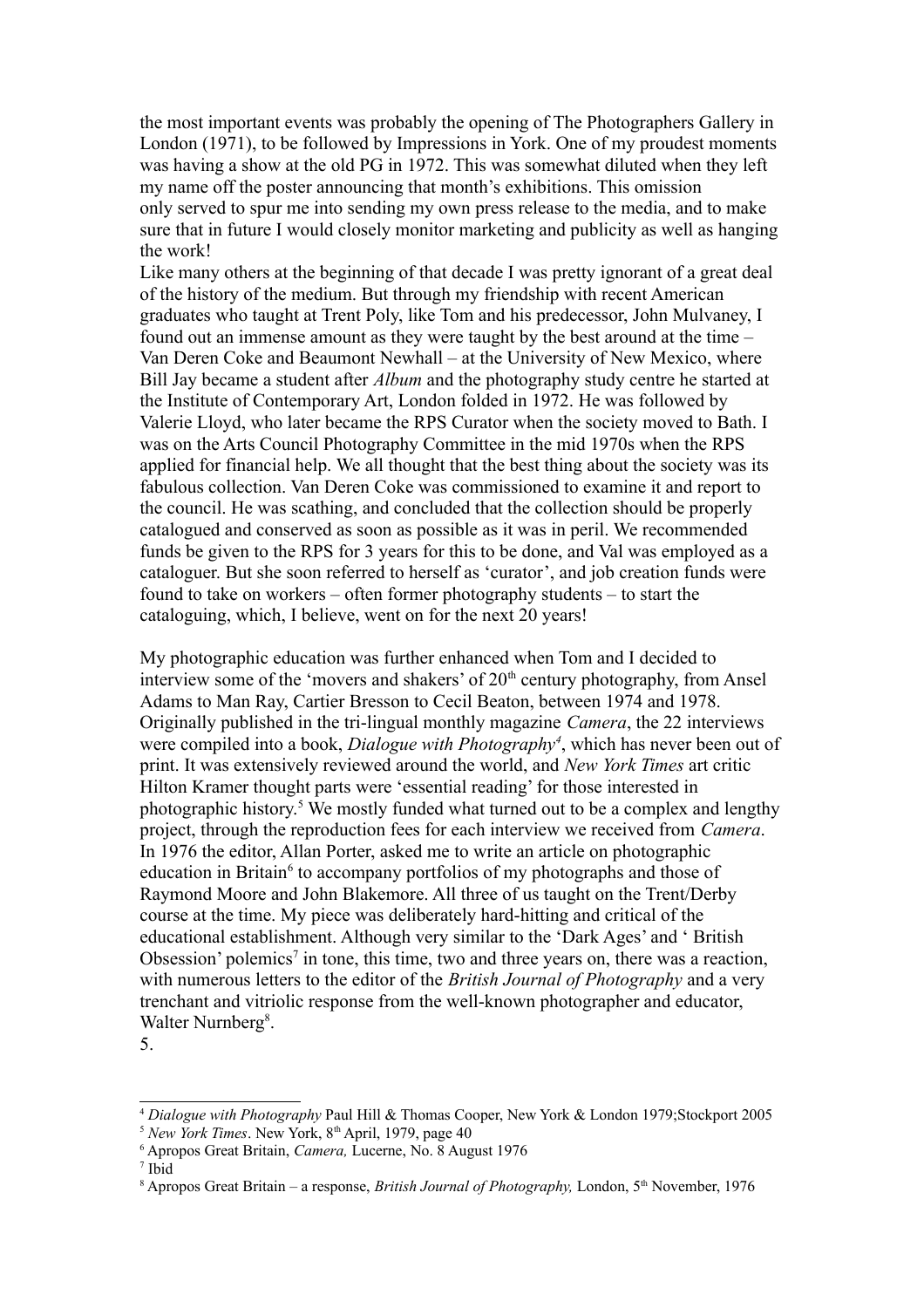A benefit of having connections with the Art Council and the Photographers Gallery was being able to know what exhibitions were being planned and what photographers were visiting the UK. In 1976 I learned that New York-based photographer, Ralph Gibson had been commissioned to do some work in England. This gave me the opportunity to ask Ralph, a seasoned workshop leader, if he would do one for me in Derbyshire whilst he was over here. Angela and I had been considering the idea since the Trent summer school 2 years earlier as our rural location was most suitable – if a little cosy – and had been successfully used by my poly students for field trips. He agreed, and The Photographers' Place, this country's first residential photography workshop, was born. Teachers, students and helpers who participated over the next 20 years are too numerous to mention, but they included youngsters, like Andy Earl, Tom Sandberg, Debbie Baker, Paul Graham, Greg Lucas, as well as big names, like Paul Caponigro, Fay Godwin, Thomas Cooper, Raymond Moore, Lewis Baltz, Hamish Fulton, Aaron Siskind, John Blakemore, Cole Weston, Charles Harbutt, Martin Parr, Jo Spence, and many more.

One of the most comprehensive accounts of this period was written by William Messer, whose article *The British Obsession: About to Pay Off ?[9](#page-4-0)* took up most of the 1977 issue of the prestigious *U.S. Camera Annual*. This indicated that, as well as the rising profile of photography in this country, there was, by the mid 1970s, increasing interest abroad too in what was happening here with our publicly funded support schemes for photographers, the rising number of specialist galleries and community workshops, and our innovative photography courses and publishing ventures. Broadcasters were also taking note. I had been involved with Tom Cooper and David Hurn in a TV piece for *Arena*, the new BBC 2 arts programme. In conversation with the producer afterwards, I suggested that the BBC should make a series on photography. He asked me to send him some ideas, which, after a few more meetings became *Exploring Photography,* a six-part series written and presented by an old friend and former newspaper colleague, Bryn Campbell. It was accompanied by an excellent publication<sup>[10](#page-4-1)</sup> and the series was often repeated over the next 10 years.

 Another indication of the new enhanced status photography was acquiring within the arts establishment was best illustrated by the Arts Council's premier gallery, the Hayward on London's South Bank, agreeing to a major exhibition of contemporary photography on the lines of the gallery's famous (then) annual art show. At an Arts Council Photography Committee meeting, one member, Victor Burgin suggested the exhibition should reflect different perspectives of British photography. The first (and last) one - *Three Perspectives on Photography –* was in 1979 and the 3 sections would focus on socialism, feminism and modernism. The curators were John Tagg, Angela Kelly (a former Trent/Derby photography student), and me. I was able, in my selection, to not only articulate and illustrate my ideas (via the catalogue), I was also able to introduce relatively unknown photographers, like Martin Parr, Brian Griffin, Graham Smith, Raymond Moore, Thomas Cooper, and Roger Palmer to a wider nonspecialist audience. 'Compared with John Szarkowski's *Mirrors and Windows* at the 6.

<span id="page-4-0"></span><sup>9</sup> *U.S. Camera Annual 1977,* New York, page 58

<span id="page-4-1"></span><sup>10</sup> Bryn Campbell *Exploring Photography*, BBC, London 1978